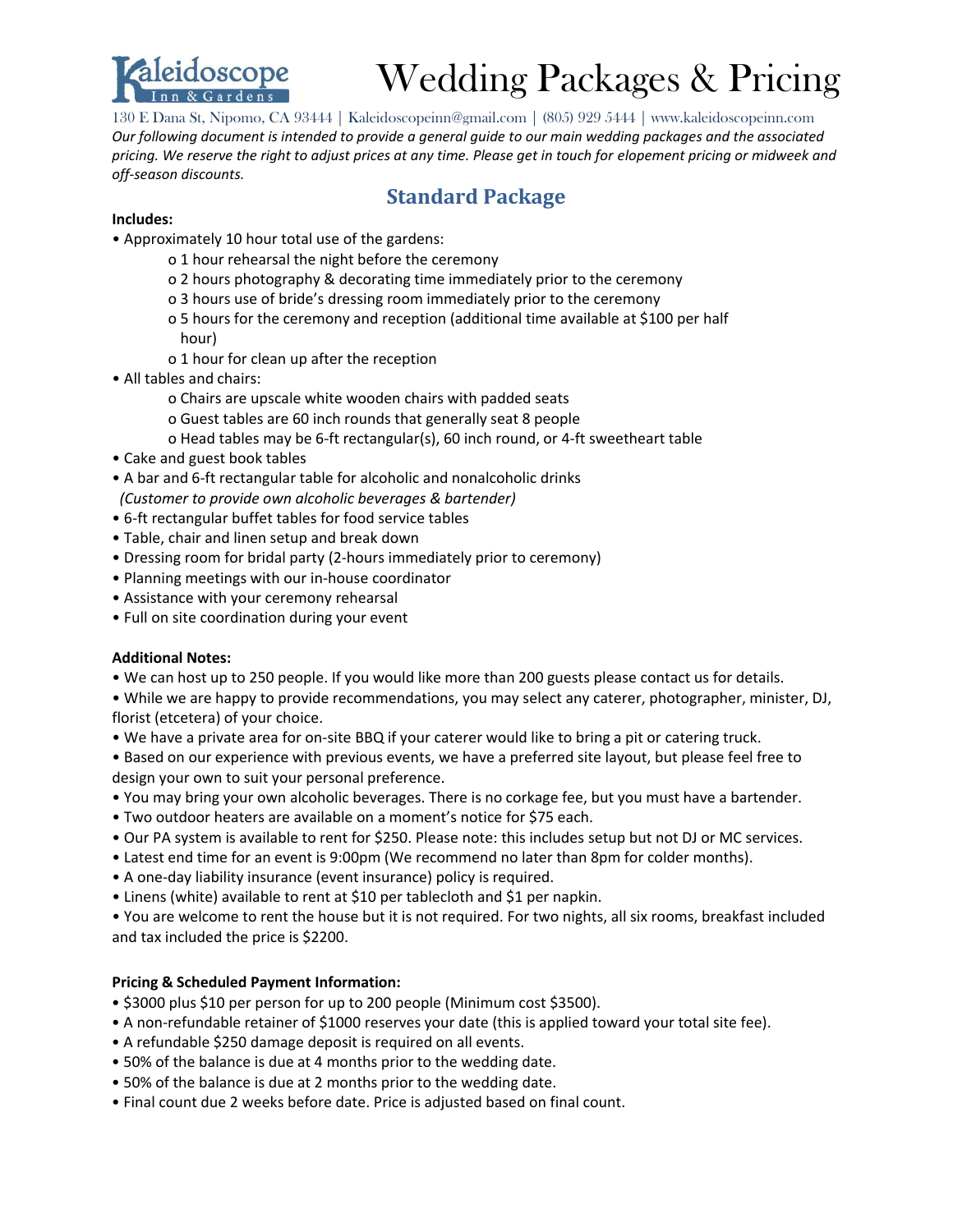

# Wedding Packages & Pricing

130 E Dana St, Nipomo, CA 93444 | Kaleidoscopeinn@gmail.com | (805) 929 5444 | www.kaleidoscopeinn.com

## **Premium Package**

### **Everything in the Standard Package Plus the following:**

- Catering and nonalcoholic drinks, DJ, wedding cake, personal and table flowers
- Upscale disposable dinner plates, flatware and glasses
- Full set-up, breakdown & cleanup
- Individual meeting(s) with each vendor
- Site coordinator and wait staff on-site for entire wedding & reception
- Additional Hour: \$750/hour
- Upgrades available

### **Catering Details - Buffet Food Service & Nonalcoholic Drinks**

- Drinks are water, iced tea and coffee (or lemonade)
- Choice of 1 appetizer
- Choice of 1 entree
- Choice of 3 salads or side dishes
- Dinner rolls & butter
- Cake cutting service and champagne toast service

### **Cake Details**

- Tiered cake, sheet cake or cupcakes
- Choose from a number of designs and flavors
- Cake delivery and setup

### **Flower Details**

- Bouquets for Bride & one bridesmaid
- Boutonnières for Groom & one groomsman
- Two boutonnières & two corsages for parents
- Centerpieces for dining tables, adjusted for headcount (bouquets used to decorate head table)

### **DJ Service Details**

• DJ music & sound equipment for Ceremony & Reception

### **Pricing & Scheduled Payment Information:**

- \$5000 plus \$70 per person for up to 200 people (Minimum cost \$9000).
- \$250 damage deposit.
- \$2750 retainer required at booking to guarantee your date.
- 50% of the balance is due at 4 months prior to the wedding date.
- 50% of the balance is due at 2 months prior to the wedding date.
- Final count due 3 weeks prior.

This premium package is designed to provide a fully serviced wedding with minimal stress for the parties involved. All options are customizable to your taste (you can pick your flower arrangements, cake design etc.) and we will set up the package with each vendor for you. Furthermore we will act as your primary contact during the planning process and ensure a smooth and hassle free experience throughout. Please note: Only basic options are included. You will have the option to upgrade with each vendor on request. Your meetings with each vendor will be with them not your Kaleidoscope Inn Coordinator.